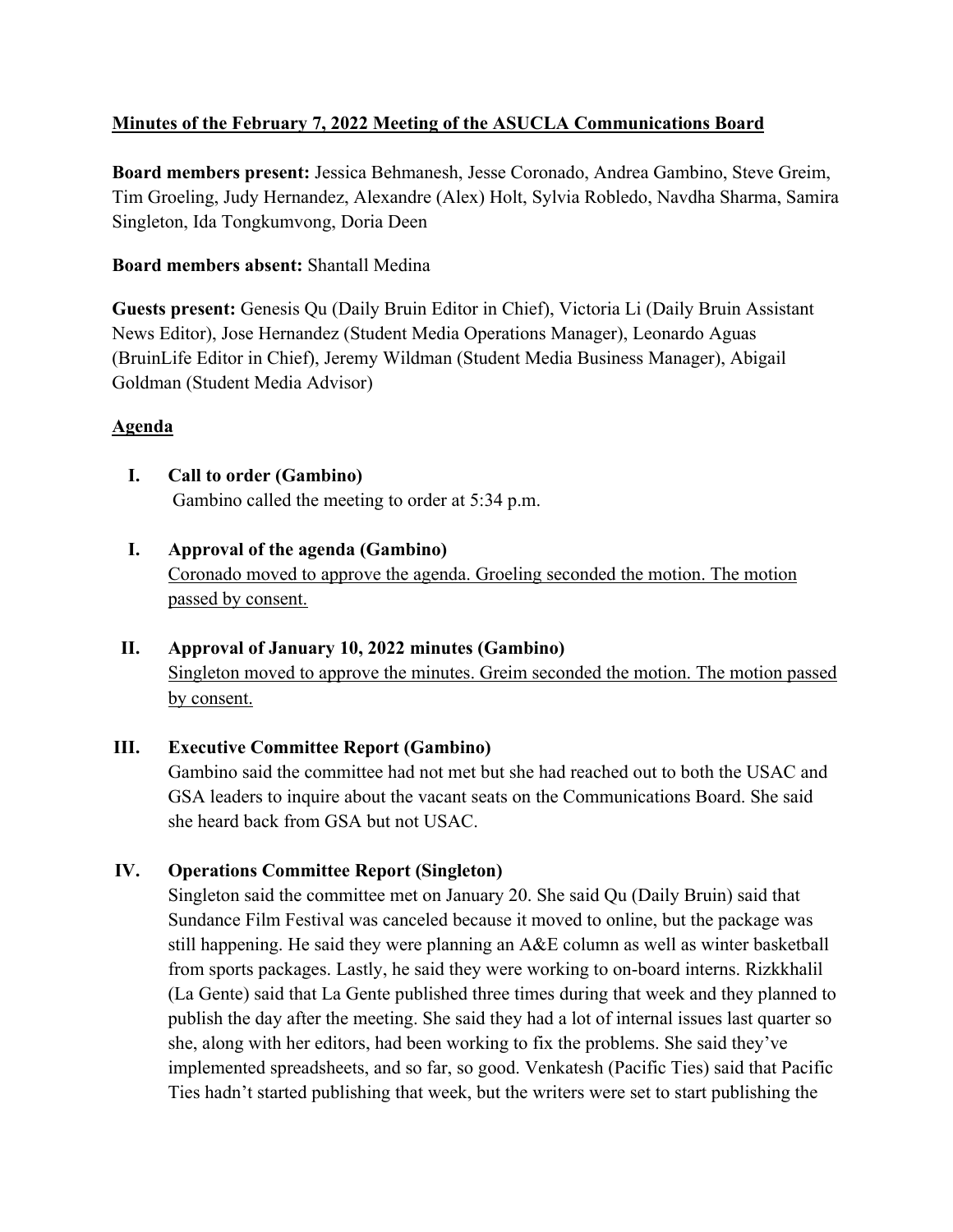following week. They had four pieces ready to go. They were trying to plan a digital zine for winter quarter. The first drafts were due at the end of last week. She said they had a weekly segment that would start the week after the meeting. Goldberg (Ha'Am) said they were getting into the swing of things. He said the staff submitted articles that week and the rest of the editing should be done within a day and a half. He was waiting on a few members to complete training so they could start writing. He said he still wasn't sure if they would do a print issue because they were not sure if students would return to campus. Shinglot (UCLA Radio) said he had recently taken on the role of General Manager of UCLA Radio. He said their streaming programming started that past Monday, and they had 30 shows running weekly. They were all being done remotely now, but they were hoping to get back in person to have live shows. He said there was an all station meeting the same day as the Operations Committee meeting, and they expected about 100 people to attend. They hired 35 interns. He said digi-press was planning 35 blog post reviews, and they already had ten concerts to be reviewed.

#### **V. Finance Committee Report (Coronado)**

Deen said the committee had not met formally, but Coronado requested for the November financial statements to be sent to him, and if there were any pressing questions he would ask. He said that financials looked great and he had no questions.

#### **VI. Media Director's Report (Deen)**

Deen reported on the following:

#### *Newsmagazine Posts per Week*

Deen shared newsmagazine posts for weeks one through five. All of the newsmagazines had published online and were on target.

#### *Meeting/agenda items for the rest of the year*

Since we've hit the mid-year mark, Deen shared the rest of the major items that the board would need to cover for the rest of year. She said the board would approve the budget assumptions in March, approve editor in chief applicants in April, May, and if necessary, June, and the budget will be approved in May. The final piece would be the media director review, which would happen early summer.

#### **VII. Public Comment (Gambino)**

Qu said recent coverage had been hectic with the coverage of Matthew Harris, the Disabled Student Union, and the Murphy Hall sit-in. He said they were working on publishing Prime and the flat pages for their Black History Month issue. He also said the editor in chief applications would be going out that day. Lastly, he said the staff planned to continue printing twice per week during spring quarter.